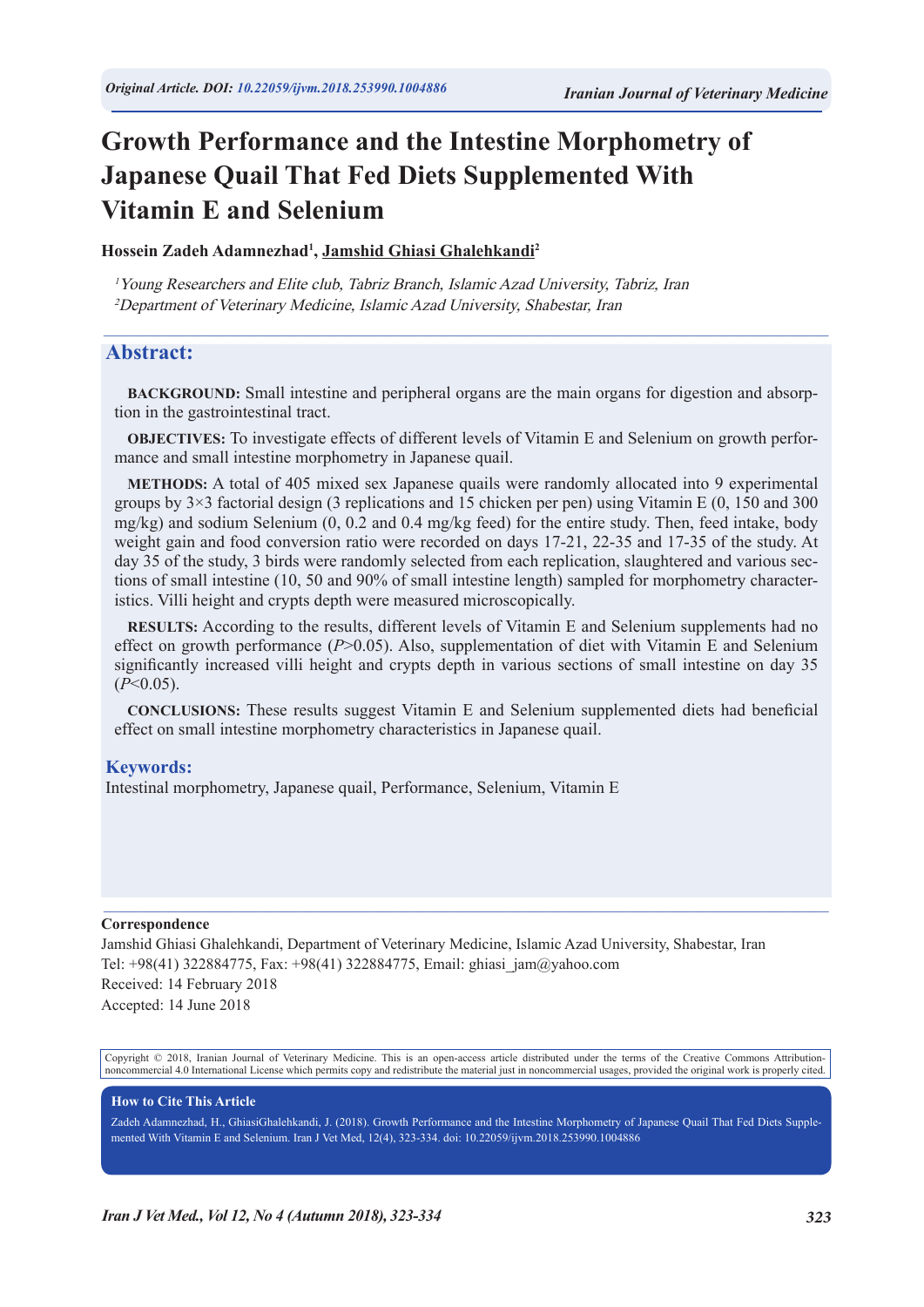# **Introduction**

Vitamins and minerals are vital nutrients involved in both metabolic and physiological processes in animal health and production. Efficient poultry production is based on the feeding of well-balanced diets. A potential additive enhances domestic animal production because of its metabolic functions (Abdel-Fattah, 2014).

Vitamin E is an excellent biological chain breaking antioxidant in biological membranes, which prevents free radicals induced oxidative damage by trapping reactive oxyradicals (Habibian et al., 2014). Selenium is a trace mineral that is essential to keep good health for poultry (Chitra et al., 2013). Selenium is an important antioxidant mineral which has several biological effects in the body, acts as a cellular antioxidant via selenium dependent glutathione peroxidase (GSH-Px) (Chitra et al., 2013) and is known to influence the production of feathers and the maintenance of cellular integrity in tissues in avian species (Perić et al., 2009).

Small intestine and peripheral organs are the main organ for digestion and absorption of the gastrointestinal tract (GIT). Chemical and physical processes in the small intestine are an important step for food digestion and absorption. Mucous layer of intestine wall is composed of a zigzag form structure, named villi (Ghiasi Ghalehkandi et al., 2014). In domestic fowls, because of high growth rate, small intestine villi growth and depth of Liberkuhn crypts are completed during the early stage of life (Lilburn and Loeffler, 2015). It has been reported that GIT undergoes morphological and physiological changes, including increased surface area of digestion and absorption during the post hatch period (Yadav et al., 2010).

Over the last decade, there has been increased interest in intestinal growth/health by exogenous applications of feedstuffs to adopt new approaches in animal growth yield and performance (Wideman et al., 2013). Intestine villus morphology and epithelial cell morphology are related to intestine function and the growth rate of intestine (Ruttanavut et al., 2009) where the huge villi height and excessive mitoses in intestine indicate active intestine villi function (Langhout et al., 1999). Having reviewed the literature, numerous factors, such as age, luminal microflora, chemicals in the foodstuff affect small intestine villi height and growth rate (Yamauchi et al., 2006).

In one study Read-Snyder et al., (2009) investigated the effect of dietary selenium on small intestine villus in broilers affected with enteric avian reoviruses. They reported that it had a positive effect on protecting the integrity of the small intestine villi. The effect of dietary selenium and vitamin E and their different combinations on body weight gain, food consumption and food conversion efficiency was studied in broilers (Swain and Johri, 2000). The findings of extensive research strongly indicate that some of its functions are closely related to vitamin E (Sahin and Kucuk, 2001).

Limited research was done on supplementation of sodium selenium and vitamin E on performance and intestine villi growth and depth of Liberkuhn crypts in Japanese quail. The aim of the present research was to understand the effect of different levels of dietary Vitamin E and Selenium on growth performance and morphometry of small intestine in Japanese quail.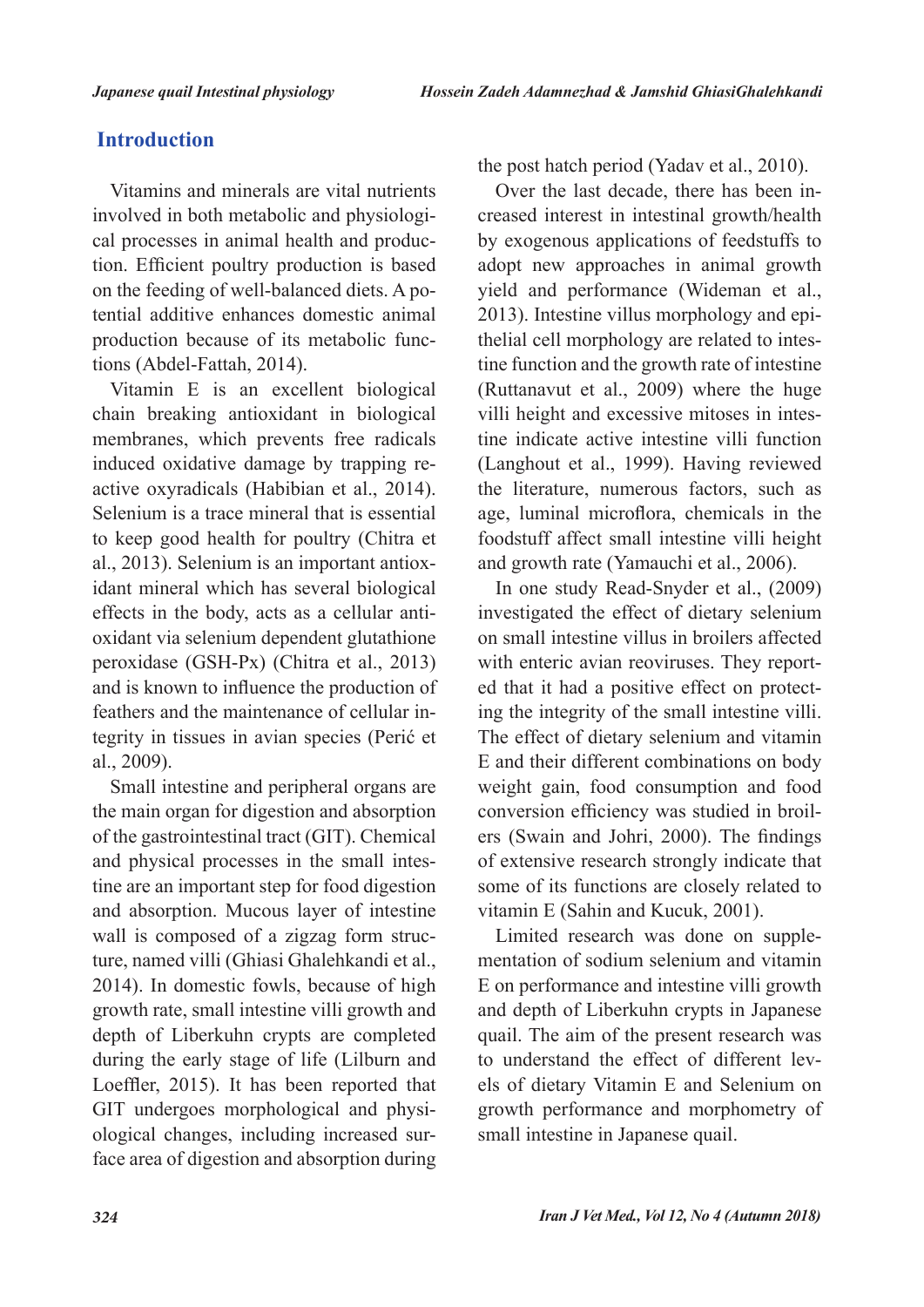# **Material and Methods**

**Birds and diet:** The present study was carried out at Quail Production Unit, Agricultural Experiment and Researches Department, Faculty of Agriculture, Islamic Azad University, Shabestar Branch, Iran. A total of 405 mixed sex Japanese quails (Eshragh Co., Iran) were randomly allocated into 9 experimental groups by 3×3 factorial design (3 replications and 15 chicks per pen) using Vitamin E (0, 150 and 300 mg/ kg feed) and Selenium selenite (0, 0.2 and 0.4 mg/kg feed) for the entire rearing period. Sodium selenium (ECNo. 233-267-9; Sigma, USA) and vitamin E (Sigma, USA) were purchased. Chickens were reared at an optimum temperature and humidity, continuously lighted and raised in pen condition (Olanrewaju et al., 2006). Based on their strain standard, birds were fed mash diet formulated using NRC requirements (NRC, 1994). Composition of experimental diet is in Table 1. The experimental groups are described below:

Groups 1: basal diet (as the negative control),

Groups 2: basal diet  $+ 0.2$  mg/kg sodium selenium,

Groups 3: basal diet  $+ 0.4$  mg/kg sodium selenium,

Groups 4: basal diet + 150 mg/kg vitamin E,

Groups 5: basal diet + 300 mg/kg vitamin E,

Groups 6: basal diet  $+ 0.2$  mg/kg sodium selenium + 150 mg/kg vitamin E,

Groups 7: basal diet  $+ 0.2$  mg/kg sodium selenium + 300 mg/kg vitamin E,

Groups 8: basal diet + 0.4 mg/kg sodium selenium + 300 mg/kg vitamin E,

Groups 9: basal diet  $+ 0.4$  mg/kg sodium

selenium + 300 mg/kg vitamin E.

 All chicks were kept under the same, hygienic and environmental conditions until day 35 of age. During the study, all experimental birds had free access to food and fresh water.

**Growth performance:** Food intake, body weight gain (BWG) as percentage of body weight and food conversion ratio (FCR, g feed/g BWG) were recorded on days 17-21, 22-35 and 17-35, respectively.

**Sample collection:** At day 35 of age, birds were deprived of food (FD3) for three hours before slaughtering. Three birds from each replication were randomly selected and slaughtered (9 birds from each group). A postmortem examination was performed, during which the entire gastrointestinal tract was quickly removed for further studies. Sections of small intestine (10, 50 and 90% section of small intestine length) were sampled, rinsed with phosphate buffer to measure depth of Liberkuhn crypts and villi length (Talebali and Farzinpour, 2006). Each intestinal sample was immediately rinsed with sodium phosphate buffer solution (PBS, pH=7) and stabilized by Clark stabilizer solution (Clarke, 1977). Each sample was divided into 2 parts; one for measuring villus dimensions and the remaining for determination of depth of Liberkuhn crypts. Samples were prepared for microscopic study after staining with Periodic Acid Schiff solution, separating muscular layer and preparing lamella. Villi height was measured from the tip to the bottom of villus. Mean villi heights from two birds (80 villi from different sections in each sample per bird) were attributed as a mean villi height for each group. Depth of Liberkuhn crypts were measured for eighty cases, using the second sample per bird.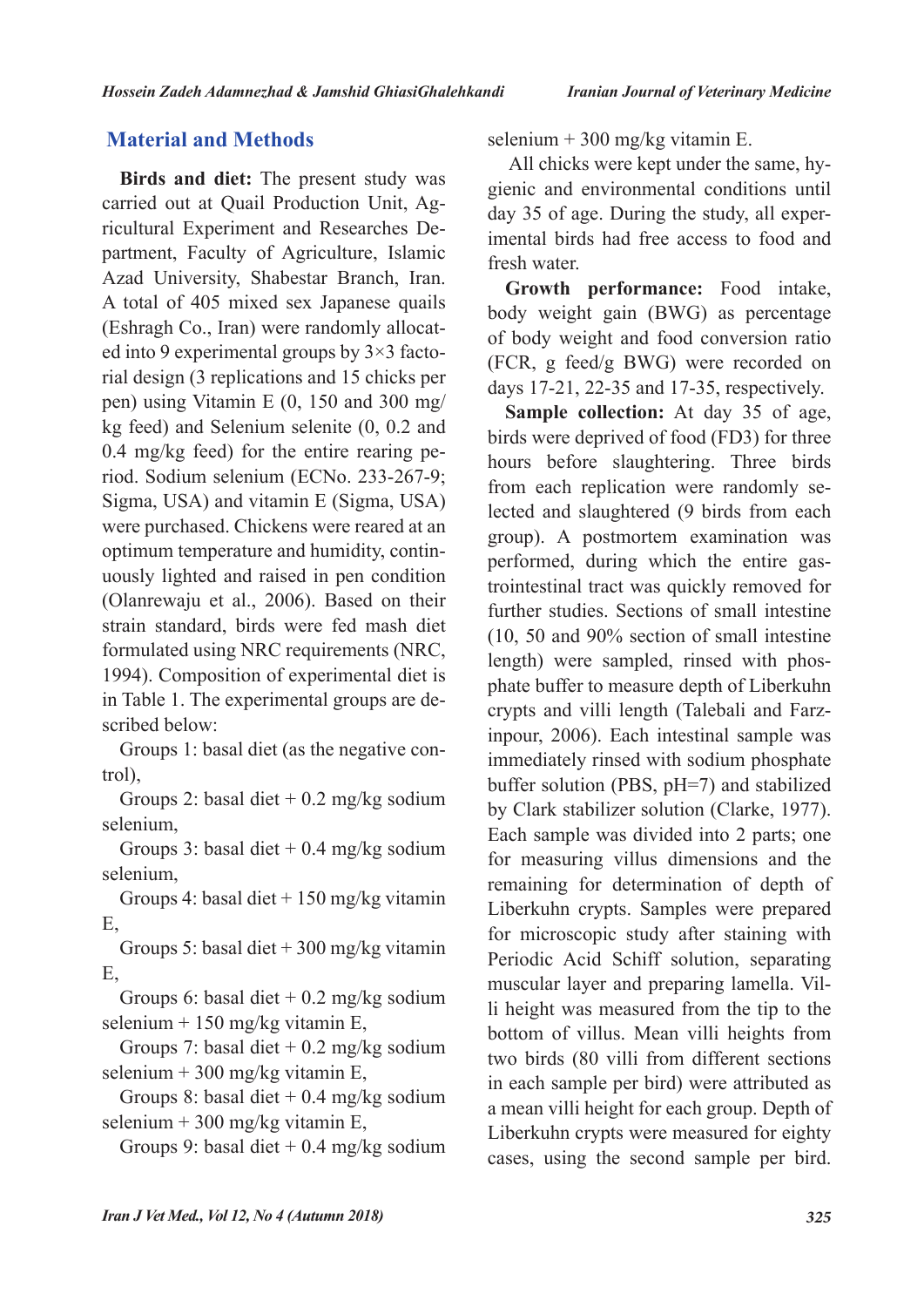**Table 1.** Ingredient and nutrient analysis of experimental diet. ME: metabolisable energy, CP: crude protein, Per 2.5 kg feed, the mineral supplement contains99,200 mg magnesium, 84,700 mg zinc, 50,000 mg iron, 10,000 mg copper, 990 mg iodine, 200 mg selenium, 250,000 ml g choline chloride. Per 2.5 kg feed, the vitamin supplement contains 900,000 IU of vitamin A, 200,000 IU of vitamin D3, 190,00 IU of vitamin E, 2,000 mg vitamin K3, 18,050 mg vitamin B1, 49,000 mg vitamin B2, 9,800 mg vitamin B3, 29,650 mg vitamin B5, 2,940 mg vitamin B6, 1,000 mg vitamin B9, 15 mg vitamin B12, 100 mg biotin, 190,000 mg choline chloride, 1,000 mg antioxidant.

| Ingredient           | $(\%)$         | Nutrient analysis            |      |
|----------------------|----------------|------------------------------|------|
| Corn                 | 52.56          | $ME$ , kcal/g                | 2900 |
| Soybean meal, 48% CP | 38.47          | Crude protein $(\% )$        | 24   |
| Gluten meal, 61% CP  | $\overline{4}$ | Calcium $(\% )$              | 0.8  |
| Di-calcium phosphate | 0.81           | Available phosphorus $(\% )$ | 0.3  |
| Oyster shell         | 1.56           | Sodium $(\%)$                | 0.15 |
| Soybean oil          | 1.45           | Potassium $(\% )$            | 0.94 |
| Mineral premix       | 0.25           | Chlorine $(\% )$             | 0.14 |
| Vitamin premix       | 0.25           | Lysine $(\% )$               | 1.3  |
| Sodium bicarbonate   | 0.26           | Methionine $(\% )$           | 0.5  |
| Sodium chloride      | 0.16           | Methionine + cystine $(\% )$ | 0.78 |
| DL-Methionine        | 0.11           | Tryptophan $(\%)$            | 0.33 |
| L-Lysine HCl         | 0.12           |                              |      |

**Table 2.** Effects of sodium selenium, vitamin E Vitamin  $E + Se$  to basal diet on food intake (g) in Japanese quail. SEM: standard error of mean.

|                      | Treatment                        |                     | $17-21d$ | $22-35d$ | $17-35d$ |
|----------------------|----------------------------------|---------------------|----------|----------|----------|
|                      | basal diet                       |                     | 68.79    | 253.09   | 322.62   |
| Selenium             | basal diet + $0.2 \text{ mg/kg}$ |                     |          | 246.03   | 327.68   |
|                      | basal diet + $0.4$ mg/kg         |                     | 70.90    | 266.22   | 341.97   |
|                      | P value                          |                     | 0.73     | 0.21     | 0.60     |
|                      | <b>SEM</b>                       |                     | 1.39     | 6.19     | 8.84     |
|                      | basal diet                       |                     | 70.24    | 256.93   | 345.94   |
| Vitamin E            | basal diet + $150$ mg/kg         |                     | 68.63    | 252.83   | 322.14   |
|                      | basal diet + 300 mg/kg           |                     | 69.68    | 255.57   | 324.18   |
|                      | P value                          |                     | 0.74     | 0.89     | 0.28     |
|                      | <b>SEM</b>                       |                     | 1.39     | 6.19     | 8.84     |
| Selenium + Vitamin E | 0 mg/kg Selenium                 | 0 mg/kg vitamin E   | 70.48    | 259.47   | 335.62   |
|                      | $0$ mg/kg Selenium               | 150 mg/kg vitamin E | 69.83    | 251.15   | 319.58   |
|                      | 0 mg/kg Selenium                 | 300 mg/kg vitamin E | 66.07    | 248.64   | 312.64   |
|                      | 0.2 mg/kg Selenium               | 0 mg/kg vitamin E   | 67.68    | 241.31   | 352.09   |
|                      | 0.2 mg/kg Selenium               | 150 mg/kg vitamin E | 70.20    | 253.31   | 321.44   |
|                      | 0.2 mg/kg Selenium               | 300 mg/kg vitamin E | 68.67    | 243.46   | 309.49   |
|                      | 0.4 mg/kg Selenium               | 0 mg/kg vitamin E   | 72.54    | 270.01   | 350.11   |
|                      | 0.4 mg/kg Selenium               | 150 mg/kg vitamin E | 65.86    | 254.04   | 325.38   |
|                      | 0.4 mg/kg Selenium               | 300 mg/kg vitamin E | 74.30    | 274.62   | 350.42   |
|                      | P value                          |                     | 0.13     | 0.62     | 0.50     |
|                      | <b>SEM</b>                       |                     | 2.41     | 10.72    | 15.32    |

Measurements were carried out using image analyzer (Nikon Cosmozone 1S; Nikon Co., Tokyo, Japan). Animal handling and slaughter procedures were performed according to the Guide for the Care and Use of Laboratory animals by the National Insti-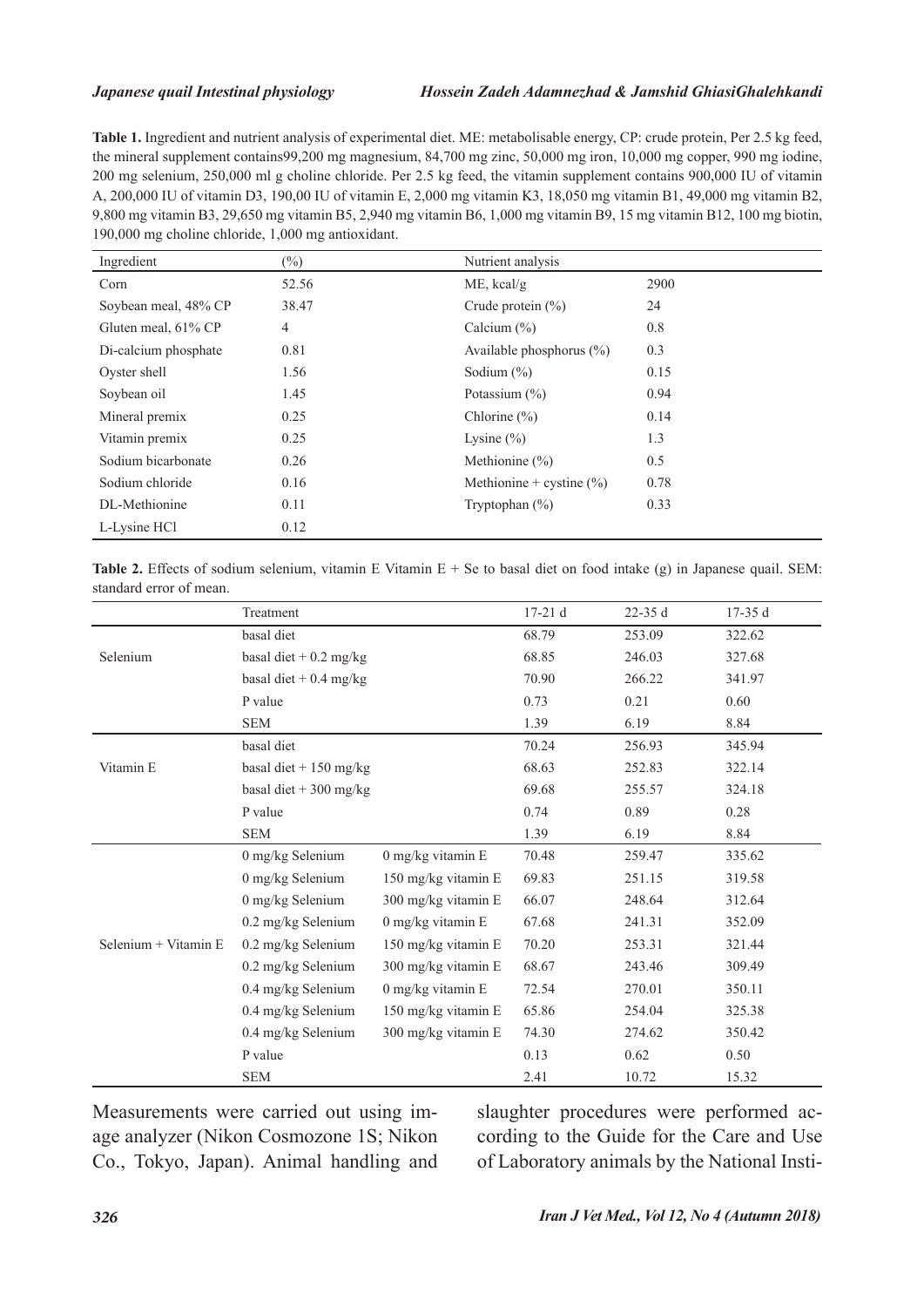|                      | Treatment              |                     | 17-21 d | $22-35d$ | $17-35d$ | 35 d   |
|----------------------|------------------------|---------------------|---------|----------|----------|--------|
|                      | basal diet             |                     | 18.67   | 77.85    | 96.52    | 170.8  |
| Selenium             | basal diet + $0.2$ mg/ |                     | 19.45   | 77.8     | 96.91    | 169.4  |
|                      | kg                     |                     |         |          |          |        |
|                      | basal diet + $0.4$ mg/ |                     | 20.60   | 77.07    | 98.04    | 173.98 |
|                      | kg                     |                     |         |          |          |        |
|                      | P value                |                     | 0.38    | 0.92     | 0.86     | 0.77   |
|                      | <b>SEM</b>             |                     | 1.06    | 1.81     | 2.12     | 1.83   |
|                      | basal diet             |                     | 19.38   | 77.4     | 96.92    | 171.75 |
| Vitamin E            | basal diet + $150$ mg/ |                     | 19.79   | 75.25    | 95.07    | 169.64 |
|                      | kg                     |                     |         |          |          |        |
|                      | basal diet + 300 mg/   |                     | 19.55   | 80.07    | 99.48    | 172.78 |
|                      | kg                     |                     |         |          |          |        |
|                      | P value                |                     | 0.96    | 0.17     | 0.34     | 0.47   |
|                      | <b>SEM</b>             |                     | 1.06    | 1.81     | 2.12     | 1.83   |
|                      | 0 mg/kg Selenium       | 0 mg/kg vitamin E   | 18.6    | 79.59    | 98.22    | 173.71 |
|                      | 0 mg/kg Selenium       | 150 mg/kg vitamin E | 19.71   | 76.69    | 96.38    | 170.03 |
|                      | 0 mg/kg Selenium       | 300 mg/kg vitamin E | 17.68   | 77.27    | 94.95    | 168.66 |
|                      | 0.2 mg/kg Selenium     | $0$ mg/kg vitamin E | 17.55   | 75.62    | 93.13    | 166.65 |
| Selenium + Vitamin E | 0.2 mg/kg Selenium     | 150 mg/kg vitamin E | 21.21   | 76.82    | 97.48    | 168.98 |
|                      | 0.2 mg/kg Selenium     | 300 mg/kg vitamin E | 19.59   | 80.97    | 100.13   | 172.56 |
|                      | 0.4 mg/kg Selenium     | $0$ mg/kg vitamin E | 21.92   | 76.98    | 99.41    | 174.89 |
|                      | 0.4 mg/kg Selenium     | 150 mg/kg vitamin E | 18.46   | 72.24    | 91.36    | 169.91 |
|                      | 0.4 mg/kg Selenium     | 300 mg/kg vitamin E | 21.37   | 81.98    | 103.35   | 177.12 |
|                      | P value                |                     | 0.32    | 0.49     | 0.25     | 0.64   |
|                      | <b>SEM</b>             |                     | 1.84    | 3.14     | 3.68     | 3.17   |

**Table 3.** Effects of sodium selenium, vitamin E and Vitamin E + Se to basal diet on body weight gain (BWG) in Japanese quail.SEM: standard error of mean.

tutes of Health (USA) and the current laws of the Iranian government.

**Statistical analysis:** Data were subjected to a one-way analysis of variance by the General Linear Models (GLM), and the statistical analysis system User's guide (SAS, 2001). The result of the Analysis of variance according to the model is,

```
Yijk = \mu + \alpha i + \beta j + (a \beta) i j + \text{e} i j k
```
Where,

Yijk = All dependent variable

 $\mu$  = Overall mean

 $\alpha$ i = The fixed effect of Selenium levels  $(i = 1, 2, 3)$ 

 $\beta$ j = The fixed effect of vitamin E levels  $(i = 1, 2, 3)$ 

eijk = The effect of experimental error

Differences among means were compared by Duncan's multiple range tests.  $P < 0.05$ was considered as significant difference between treatments.

# **Results**

Effects of selenium, vitamin E and vitamin E and selenium to basal diet on food intake, BWG and FCR in Japanese quail are presented in Tables 2-4. Also, results of supplementation of diet with selenium, vitamin E and their combination on intestine depth of Liberkuhn crypts and villi length are shown in Tables 5 and 6.

Results showed that, supplementation of diet with different levels of vitamin E (150 and 300 mg/kg) or selenium (0.2 and 0.4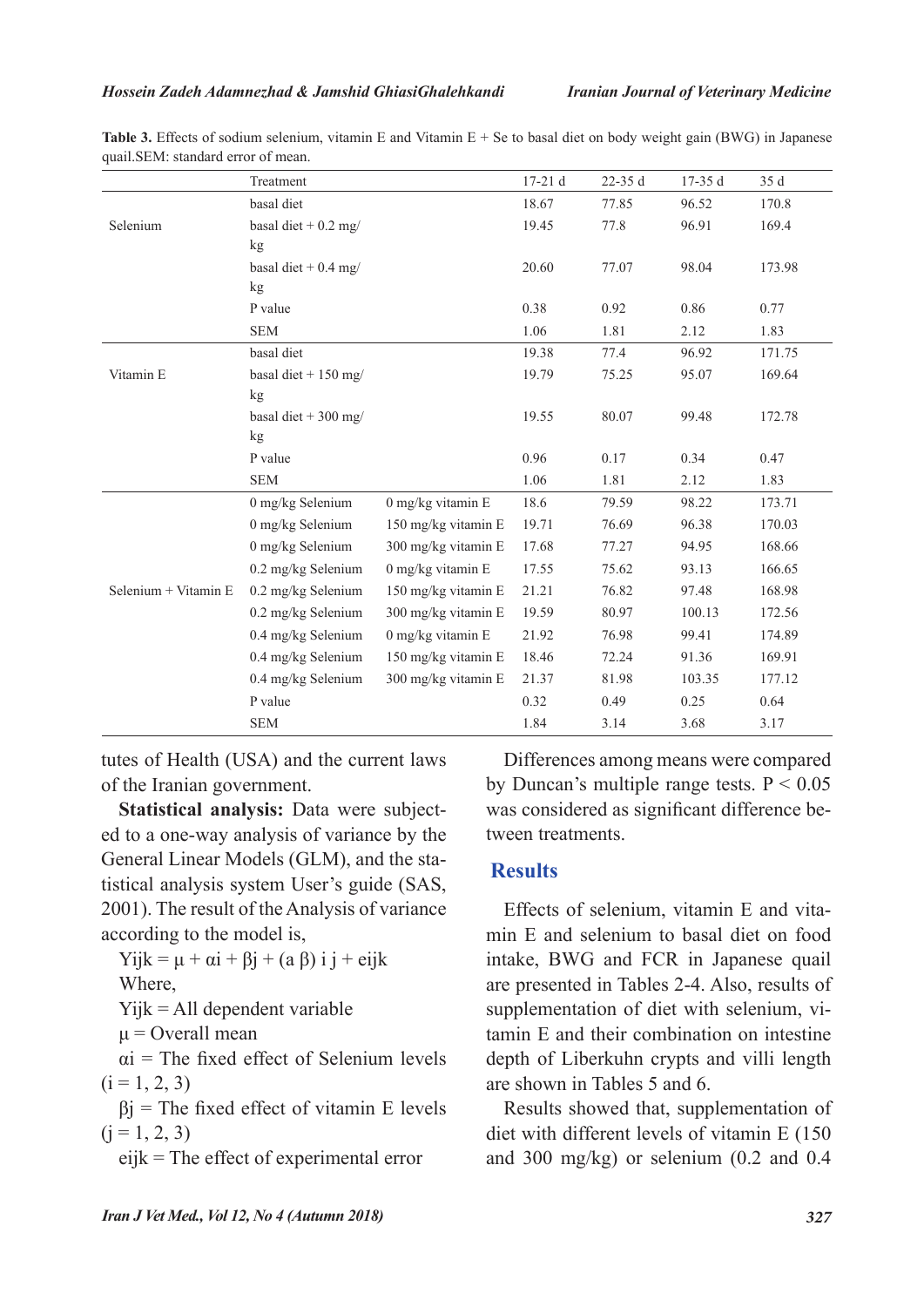|                      | Treatment                    |                     | $17-21d$ | $22-35d$ | $17-35d$ |
|----------------------|------------------------------|---------------------|----------|----------|----------|
|                      | basal diet                   |                     | 3.74     | 3.25     | 3.34     |
| Selenium             | basal diet + $0.2$ mg/kg     |                     | 3.58     | 3.17     | 3.4      |
|                      | basal diet + $0.4$ mg/kg     |                     | 3.52     | 3.47     | 3.5      |
|                      | P value                      |                     | 0.54     | 0.27     | 0.8      |
|                      | <b>SEM</b>                   |                     | 0.17     | 0.11     | 0.12     |
|                      | basal diet                   |                     | 3.70     | 3.32     | 3.59     |
| Vitamin E            | basal diet + $150$ mg/kg     |                     | 3.54     | 3.37     | 3.39     |
|                      | basal diet + 300 mg/kg       |                     | 3.59     | 3.20     | 3.26     |
|                      | P value                      |                     | 0.85     | 0.63     | 0.35     |
|                      | <b>SEM</b>                   |                     | 3.59     | 3.2      | 3.26     |
| Selenium + Vitamin E | $0$ mg/kg Selenium           | $0$ mg/kg vitamin E | 3.89     | 3.25     | 3.42     |
|                      | 0 mg/kg Selenium             | 150 mg/kg vitamin E | 3.55     | 3.27     | 3.31     |
|                      | 0 mg/kg Selenium             | 300 mg/kg vitamin E | 3.77     | 3.22     | 3.29     |
|                      | $0.2 \text{ mg/kg}$ Selenium | $0$ mg/kg vitamin E | 3.88     | 3.19     | 3.8      |
|                      | $0.2$ mg/kg Selenium         | 150 mg/kg vitamin E | 3.55     | 3.30     | 3.28     |
|                      | $0.2$ mg/kg Selenium         | 300 mg/kg vitamin E | 3.52     | 3.04     | 3.11     |
|                      | 0.4 mg/kg Selenium           | 0 mg/kg vitamin E   | 3.34     | 3.53     | 3.55     |
|                      | 0.4 mg/kg Selenium           | 150 mg/kg vitamin E | 3.73     | 3.53     | 3.57     |
|                      | $0.4$ mg/kg Selenium         | 300 mg/kg vitamin E | 3.48     | 3.35     | 3.39     |
|                      | P value                      |                     | 0.57     | 0.98     | 0.47     |
|                      | <b>SEM</b>                   |                     | 0.29     | 0.19     | 0.21     |

**Table 4.** Effects of sodium selenium, vitamin E and Vitamin E + Se to basal diet on food conversation ratio (FCR) in Japanese quail. SEM: standard error of mean.

mg/kg) had no significant effect on food intake in Japanese quail (*P*>0.05) (Table 2).

As seen in Table 3, selenium, vitamin E and vitamin  $E +$  selenium of selenium and vitamin E had no effect on BWG compared to the control group.

Effect of selenium, vitamin E, vitamin E and selenium on FCR in Japanese quail is shown in Table 4. No significant difference was observed on FCR in birds compared to control group  $(P>0.05)$ .

The intestinal morphometry of Japanese quail fed diets supplemented with selenium and vitamin E is shown in Tables 5 and 6. Supplementation of diet with different levels of selenium (0.2 and 0.4 mg) or vitamin E (150 or 300 mg/kg) had no effect on villi length in 10 and 90% of small intestine length but increased villi length in 50% of small intestine on day 35 compared to control group (*P*<0.05).

Supplementation with selenium significantly increased depth of Liberkuhn crypts in section of 10 and 90% of intestine in Japanese quail on day 35 (*P*<0.05). Furthermore, vitamin E supplemented diet significantly increased depth of Liberkuhn crypts in Japanese quail on day 35 (*P*<0.05). Additionally, supplementation of diet with vitamin E and selenium significantly improved depth of Liberkuhn crypts in 10, 50 and 90% of intestine in Japanese quail on day 35 (*P*<0.05).

## **Discussion**

So far, frequent researches have been done to investigate the effect of vitamin E and selenium on avian performance, but there are limited reports on the effect of supplementation of sodium selenium and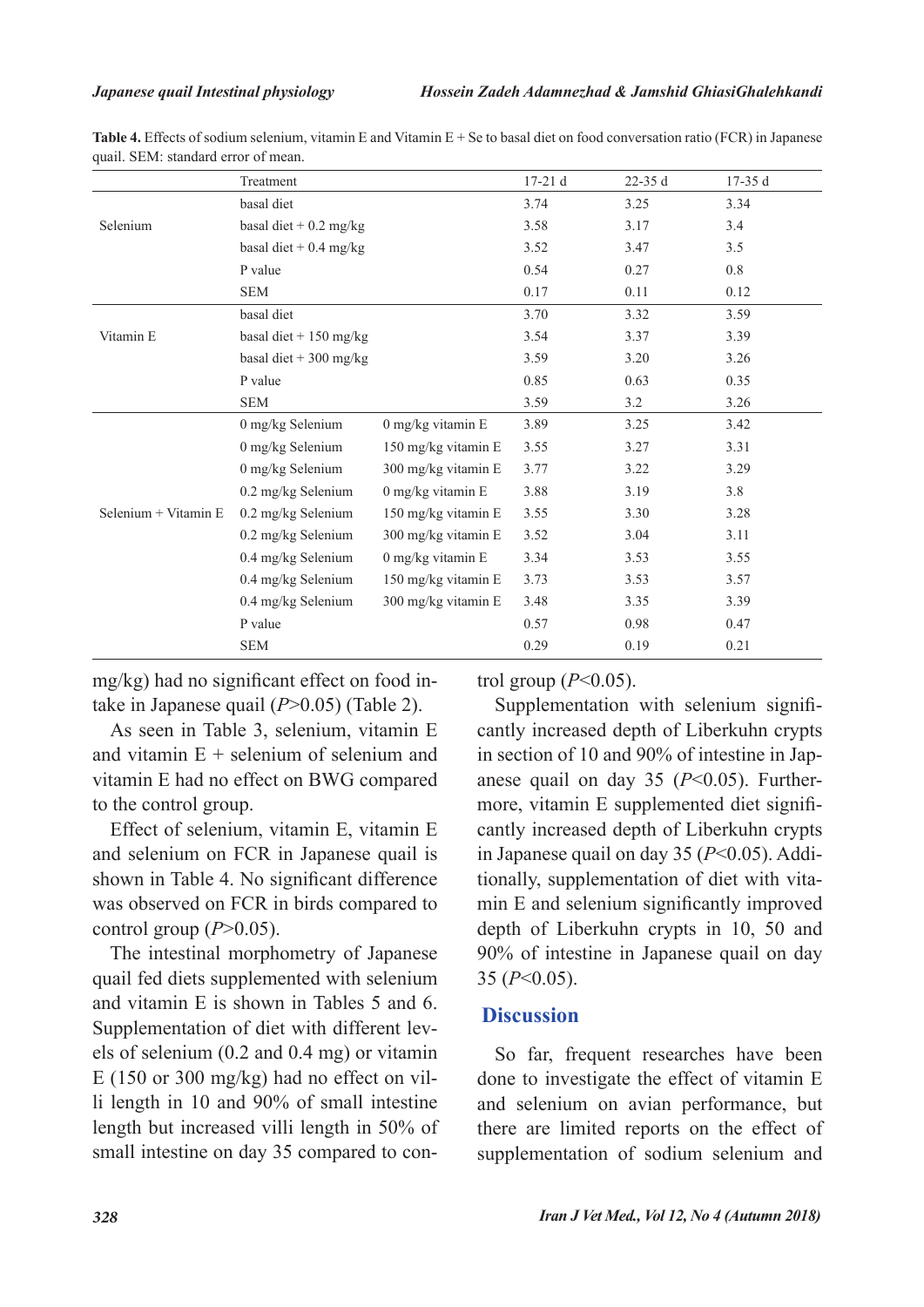|                      |                                  |                     | Intestine part |           |          |
|----------------------|----------------------------------|---------------------|----------------|-----------|----------|
|                      | Treatment                        |                     | 10%            | 50%       | 90%      |
|                      | basal diet                       |                     | 892.65         | 365.01 b  | 261.14   |
| Selenium             | basal diet + $0.2 \text{ mg/kg}$ |                     | 797.89         | 359.79 b  | 263.81   |
|                      | basal diet + $0.4$ mg/kg         |                     | 827.38         | 372.88a   | 263.99   |
|                      | P value                          |                     | 0.17           | 0.49      | 0.92     |
|                      | <b>SEM</b>                       |                     | 11.28          | 2.46      | 1.81     |
|                      | basal diet                       |                     | 793.0          | 348.33 c  | 246.84 b |
| Vitamin E            | basal diet + $150$ mg/           |                     | 868.14         | 343.01 b  | 254.75 b |
|                      | kg                               |                     |                |           |          |
|                      | basal diet + 300 mg/             |                     | 856.79         | 406.36 a  | 287.35 a |
|                      | kg                               |                     |                |           |          |
|                      | P value                          |                     | 0.28           | 0.0001    | 0.0001   |
|                      | <b>SEM</b>                       |                     | 11.28          | 2.46      | 1.81     |
|                      | $0$ mg/kg Selenium               | 0 mg/kg vitamin E   | 767.65         | 329.16c   | 238.03   |
|                      | 0 mg/kg Selenium                 | 150 mg/kg vitamin E | 788.47         | 355.82 bc | 256.78   |
|                      | 0 mg/kg Selenium                 | 300 mg/kg vitamin E | 997.58         | 370.94 bc | 244.23   |
|                      | 0.2 mg/kg Selenium               | 0 mg/kg vitamin E   | 740.52         | 329.51 c  | 254.38   |
| Selenium + Vitamin E | 0.2 mg/kg Selenium               | 150 mg/kg vitamin E | 866.23         | 328.6 c   | 365.65   |
|                      | 0.2 mg/kg Selenium               | 300 mg/kg vitamin E | 891.91         | 368.28 bc | 282.41   |
|                      | 0.4 mg/kg Selenium               | 0 mg/kg vitamin E   | 830.27         | 389.84 b  | 291.35   |
|                      | 0.4 mg/kg Selenium               | 150 mg/kg vitamin E | 822.89         | 360.02 bc | 245.71   |
|                      | $0.4$ mg/kg Selenium             | 300 mg/kg vitamin E | 848.17         | 460.89 a  | 288.28   |
|                      | P value                          |                     | 0.22           | 0.0001    | 0.37     |
|                      | <b>SEM</b>                       |                     | 61.99          | 13.51     | 9.98     |

**Table 5.** Effects of sodium selenium, vitamin E and Vitamin E + Se to basal diet on villi length ( $\mu$ m) in Japanese quail on day 35. SEM: standard error of mean.

vitamin E on performance and intestine villi growth and depth of Liberkuhn crypts in Japanese quail (Read-Snyder et al., 2009). As observed in this study, different levels of selenium and vitamin E supplements had no effect on food intake, BEG and FCR in Japanese quail. Poultry cannot synthesize vitamin E and require adequate vitamins from dietary sources. Synergism of vitamin E into poultry diets has oxidative stability and increases the egg production (Chitra et al., 2013).

Controversial reports exist for the effect of selenium on performance in avian. Previously, Hussain et al., (2004) reported organic and/or inorganic 0.25-1.0 mg/kg selenium and vitamin E at the doses of 200 IU significantly improved FCR and BWG

in broilers. Also, the effects of organic and inorganic Selenium with vitamin E were better than the supplementation of organic or inorganic selenium without vitamin E (Hussain et al., 2004). It is reported supplementation of selenium (0.4- 4.0 mg/kg) had no effect on feed intake, BWG and FCR, however the feed intake increased slightly in the group fed on high energy supplemented with selenium in broiler (Ibrahim et al., 2011). Also, improvement was observed in BGW of white Leghorn birds due to vitamin E and selenium supplementation (Kucuk et al., 2003). However, in our study vitamin E and selenium supplementation had no effect on feed intake, BWG and FCR. Perhaps the supplemented dosage was not sufficient to improve BWG and FCR (Read-Snyder et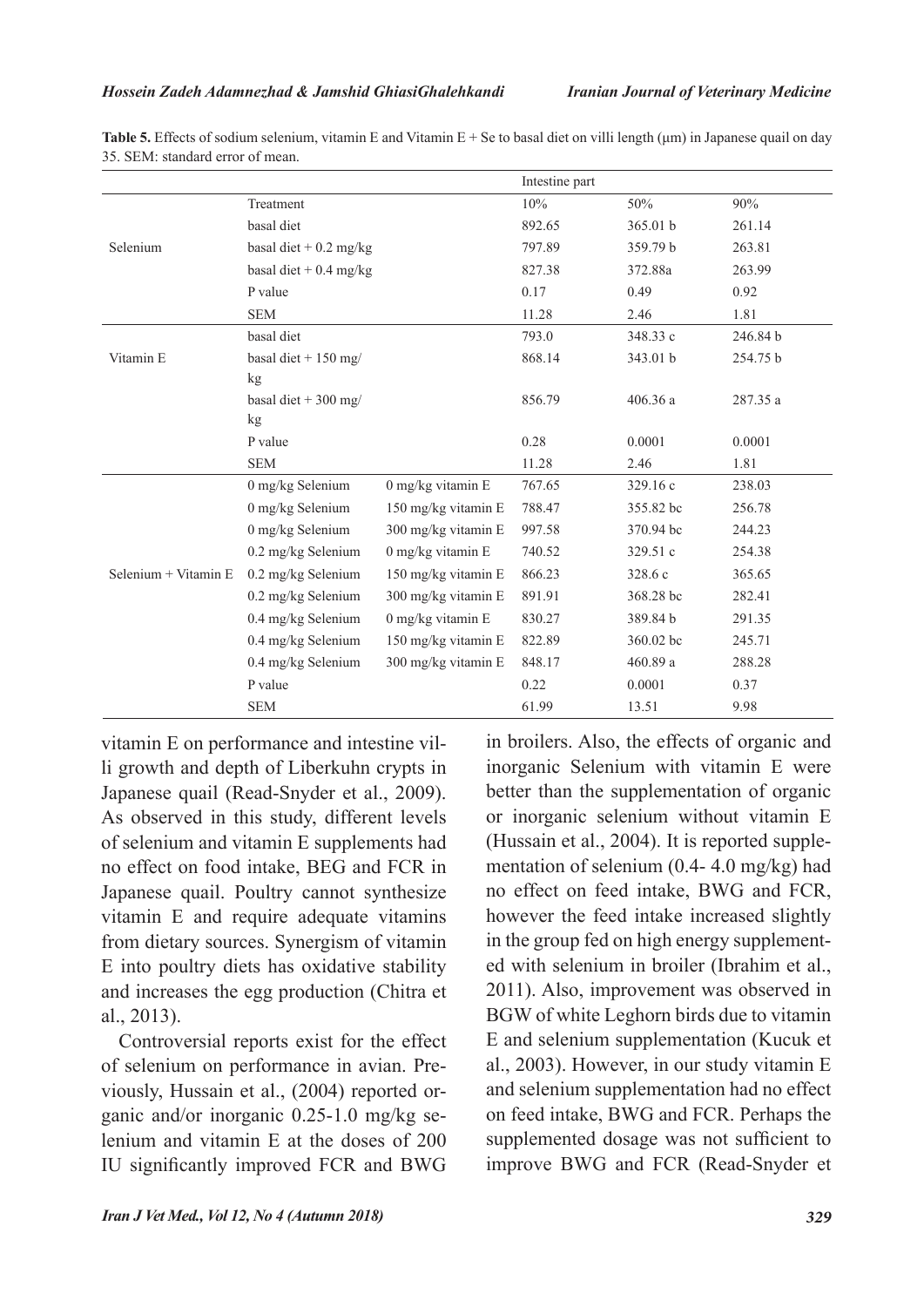**Table 6.** Effects of sodium selenium, vitamin E and their Vitamin E + Se to basal diet on depth of liberkuhn crypts (μm) in Japanese quail on day 35. SEM: standard error of mean.

|                      | Intestine part         |                             |            |           |          |
|----------------------|------------------------|-----------------------------|------------|-----------|----------|
|                      | Treatment              |                             | 10%        | 50%       | 90%      |
|                      | basal diet             |                             | 104.37 b   | 72.01     | 57.02 b  |
| Selenium             | basal diet + $0.2$ mg/ |                             | 115.41 b   | 72.05     | 62.24a   |
|                      | kg                     |                             |            |           |          |
|                      | basal diet + $0.4$ mg/ |                             | 129.30a    | 73.12     | 64.87 a  |
|                      | kg                     |                             |            |           |          |
|                      | P value                |                             | 0.0001     | 0.96      | 0.006    |
|                      | <b>SEM</b>             |                             | 0.86       | 0.98      | 0.52     |
|                      | basal diet             |                             | 100.18 b   | 63.00 b   | 57.40 b  |
| Vitamin E            | basal diet + $150$ mg/ |                             | 104.49 b   | 71.59 b   | 52.8 b   |
|                      | kg                     |                             |            |           |          |
|                      | basal diet + 300 mg/   |                             | 144.42 a   | 82.59 a   | 73.94 a  |
|                      | kg                     |                             |            |           |          |
|                      | P value                |                             | 0.0001     | 0.0003    | 0.0001   |
|                      | <b>SEM</b>             |                             | 0.86       | 0.98      | 0.52     |
|                      | 0 mg/kg Selenium       | $0$ mg/kg vitamin ${\rm E}$ | 99.12 d    | 69.84 cde | 85.6 a   |
|                      | 0 mg/kg Selenium       | 150 mg/kg vitamin E         | 97.54 d    | 71.69 bcd | 55.1 de  |
|                      | 0 mg/kg Selenium       | 300 mg/kg vitamin E         | 95.4 d     | 77.83 bc  | 53.92 de |
|                      | 0.2 mg/kg Selenium     | 0 mg/kg vitamin E           | 95.74 d    | 95.39 a   | 64.46 bc |
| Selenium + Vitamin E | 0.2 mg/kg Selenium     | 150 mg/kg vitamin E         | 118.96 bc  | 64.08 cde | 47.81 e  |
|                      | 0.2 mg/kg Selenium     | 300 mg/kg vitamin E         | 107.52 cd  | 56.69 ed  | 58.79 cd |
|                      | 0.4 mg/kg Selenium     | $0$ mg/kg vitamin E         | 120.181 cd | 82.55 ab  | 71.75 b  |
|                      | 0.4 mg/kg Selenium     | 150 mg/kg vitamin E         | 131.82 b   | 79.01 bc  | 55.47 de |
|                      | 0.4 mg/kg Selenium     | 300 mg/kg vitamin E         | 181.27 a   | 54.49 e   | 59.50 cd |
|                      | P value                |                             | 0.0001     | 0.0003    | 0.0009   |
|                      | <b>SEM</b>             |                             | 4.73       | 5.4       | 2.89     |

al., 2009).

Dietary supplementation of vitamin C and E particularly as a combination, improved the performance, food consumption, FCR, eggshell and antioxidant status of laying Japanese quails (Ipek et al., 2007). Recently, Rama Rao et al., (2013) revealed that organic selenium (100-400μg/kg diet) had no effect on BWG and FCR in broiler chickens. Maximum BWG was reported in broiler chicks fed diets supplemented with selenium (0.5mg/kg) and 300IU/kg of vitamin E (Swain, 2000). The observed differences in results might relate to ration composition, level and type of supplementation, animal health status, age and even strain (Perić et al., 2009; Tayeb et al., 2012). We think this data can be used as base information in the role of selenium with vitamin E in Japanese quails and further researches are needed to investigate effective levels of these supplements on performance in Japanese quails.

In this study, villi growth and depth of Liberkuhn crypts increased in birds that received diet supplemented with sodium selenium and vitamin E. In fact, increased villi height is necessary to increased nutrient utilization and then increased performance. Shorter villi hinder the absorption of nutrients by reducing the area of the intestinal epithelium cells, as a result of the decrease in the osmotic absorption of water (Ayazi,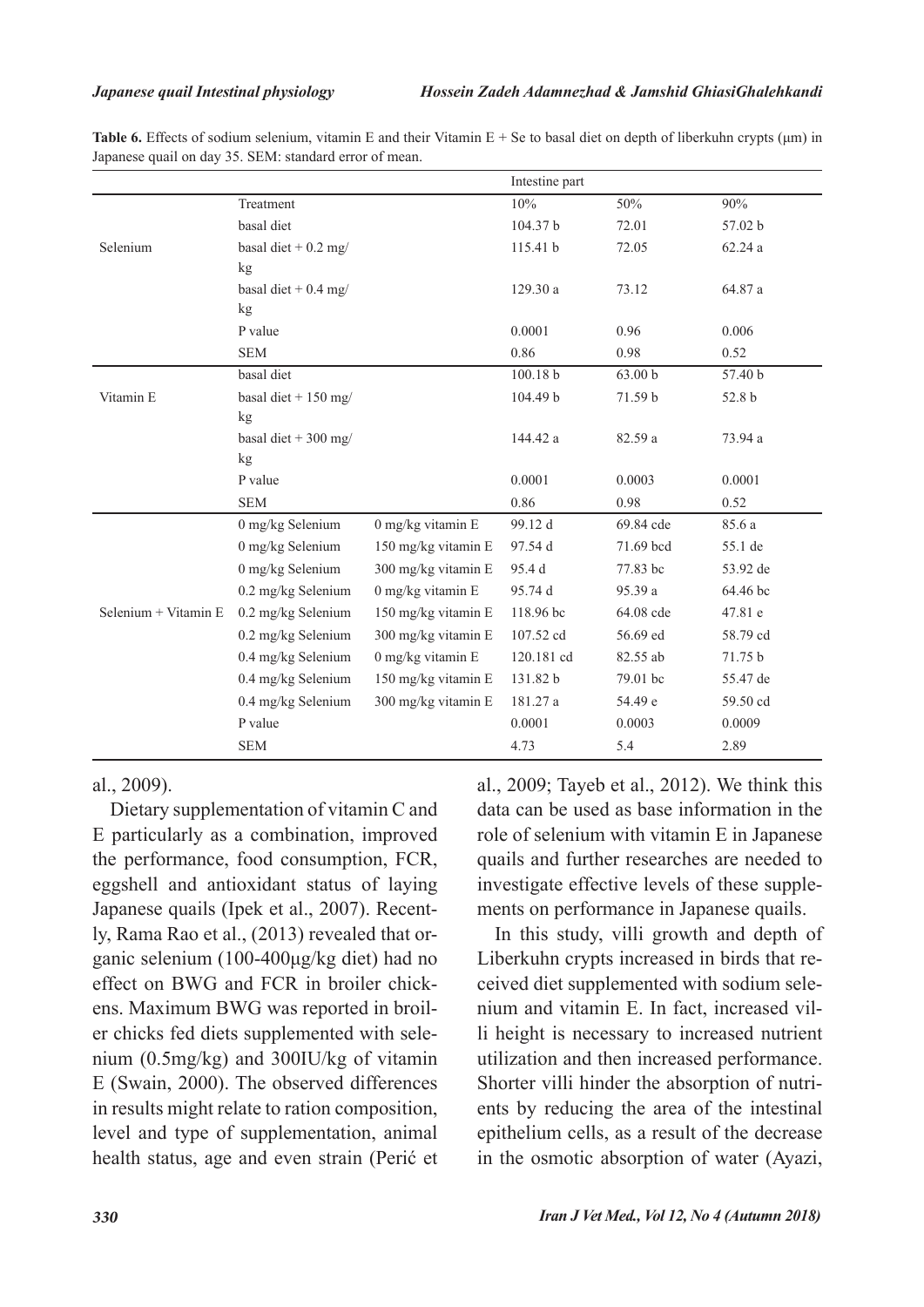2014; Ghiasi Ghalehkandi et al., 2015). In a comparative study on the effect of organic (Sel-Plex®, 0.3 ppm) and inorganic selenium (sodium selenite), it is revealed that Sel-Plex® generally maintained longer and more slender villi than either sodium selenite or no supplemental Se feeding (Read-Snyder et al., 2009). Supplementation of diet with Sel-Plex® increased villus height and crypt depth in the duodenum, jejunum and ileum in broilers (Read-Snyder et al., 2009). As nutrients, electrolytes and water absorb in the small intestine via villi and Liberkuhn crypts, so alteration in villi height (the first degree change) and depth of Liberkuhn crypt (the second degree change) can affect digestion and absorption output (Ghiasi Ghalehkandi et al., 2011).

A positive correlation exists between intestinal villus size and villus height (Khambualai et al., 2009). A shortened villus height and a lower villus height to crypt depth ratio are directly correlated with increased enterocyte turnover (Fan et al., 1997). Because the intestinal villi height can be increased early in the chick's life, then the chick may be able to utilize nutrients more efficiently earlier in life and thus have improved growth performance (Chitra et al., 2013). One of the suggested mechanisms for effect of Vitamin E and Selenium is that they effect via oxidation and redox system, attributed to improved redox status in the gastrointestinal tract and terminate to higher villus size and height. It is demonstrated organic selenium has the ability to induce higher selenium dependent antioxidant enzyme activities than other types of Selenium supplements in enteric avian reoviruses-infected chicken (Khambualai et al., 2009). Dietary supplementation of higher levels of selenium increased glutathione peroxidase (GSH-Px)

activity in poultry (Gajčević et al., 2009). Vitamin E may have acted in the protection of cells at the membrane level because the action of toco pherylacetate is supplemented by the presence of glutathione in the soluble component of the cell, catabolizing the conversion of organic peroxides and H+ peroxides in alcohols or water and avoiding cell lesion (Ayazi, 2014). In treatments without Vitamin E supplementation, birds fed diets with oil with a higher level of oxidation experienced decreased villus heights. The deeper crypts and larger villi were observed in birds that received diets with vitamin E supplementation (Da Rocha et al., 2012). However, we were not able to investigate the effect of different type of selenium supplements on small intestine morphometry in the Japanese quail. Actually, there was no similar research to compare our results on the Japanese quail model. These results suggest Vitamin E and Selenium supplemented diets had beneficial effect on small intestine morphometry characteristics without effect on food consumption, FCR and BWG in Japanese quail. We think, further research is needed to determine small intestine morphometry as well as antioxidant levels of Japanese quail fed different selenium supplements.

## **Acknowledgments**

Authors are thanks the central laboratory of the Faculty of Veterinary Medicine, Islamic Azad University, Shabestar Branch, Iran.

# **Conflicts of interest**

The author declared no conflict of interest.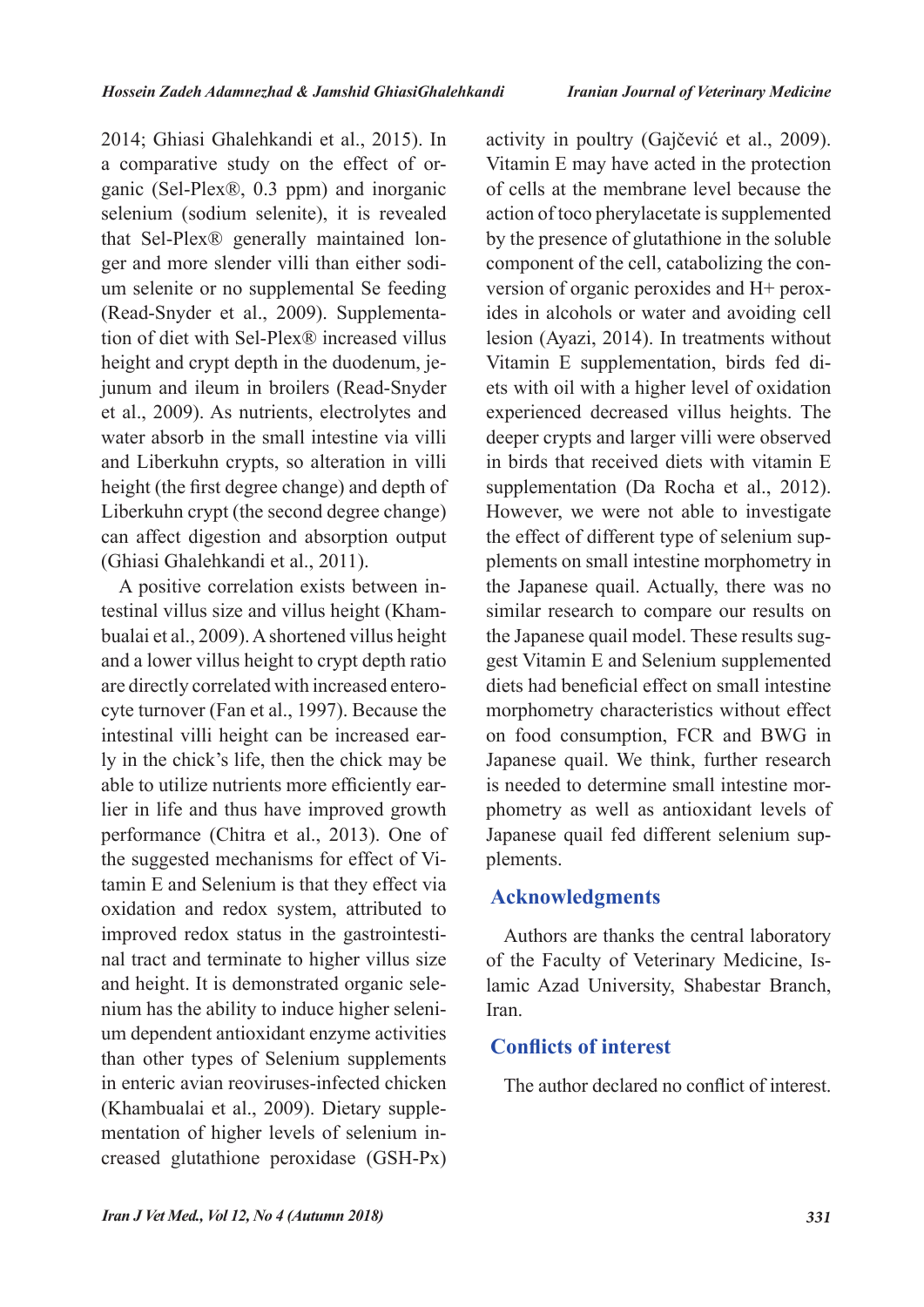- Abdel-Fattah, S.A., El-Daly, E.F., Ali, N.G.M. (2014) Growth performance, immune response, serum metabolites and digestive enzyme activities of Japanese quail fed supplemental L-Carnitine. Global Vet. 12 (2): 277-286.
- Habibian, M., Ghazi, S., Moeini, M.M., Abdolmohammadi, A. (2014) Effects of dietary selenium and vitamin E on immune response and biological blood parameters of broilers reared under thermoneutral or heat stress conditions. Int J Biometeorol. 58 (5): 741–752.
- Ayazi, M. (2014) Effect dietary glutamine and vitamin E supplementation on performance, some blood antioxidant indices in broiler chickens under continuous heat stress temperature. Intl J Farm Alli Sci. 3(12): 1303- 1310.
- Chitra, P., Edwin, S.C., Moorthy, M. (2013) Effect of Dietary vitamin E and Selenium Supplementation on Japanese quail Broilers. Ind. J Vet Anim Sci Res. 43(3): 195-205.
- Clarke, R.M. (1977) The effects of age on mucosal morphology and epithelial cell production in rat small intestine. J Anat. 123: 805- 811.
- Da Rocha, C., Maiorka, A., de Paula Valle, F.L., Gonsales Schramm, V., Angeli, A.L., Fischer da Silva, A.V. (2012) The effect of soybean oil quality and vitamin E supplementation on turkey diet nutrition. J Appl Poult Res. 21:318-324
- Fan, Y., Croom J., Christensen V., Black B., Bird A., Daniel L., McBride B., Eisen E. (1997) Jejunal glucose uptake and oxygen consumption in turkey poults selected for rapid growth. Poult Sci. 76: 1738-1745.
- Gajčević, Z., Kralik, G., Has-Schön E., Pavić, V. (2009) Effects of organic selenium supplemented to layer diet on table egg freshness

**References** and selenium content. Ital J Anim Sci. 8: 189–199.

- Ghiasi Ghalehkandi, J., Hassanpour, S., Ebrahimnezhad, Y., Beheshti, R., Maheri-Sis, N. (2014) Intestinal morphograhy of broilers fed diets supplemented with perlite. J Hell Vet Med Soc. 65(2): 99-108.
- Ghiasi Ghalehkandi, J., Heydarbeygi, J., Ebrahimnezhad, Y., Hassanpour, S. (2015) Effects of pre-incubation laser irradiation on hatchability and small intestine enzymes activity in post-hatched broiler chickens. Bulg J Vet Med. 18(3): 227–238.
- Ghiasi Ghalehkandi, J., Valil, M.R., Ebrahimnazhad, Y., Salamatdoust Nobar, R., Karamouz, H., Nazeri, M. (2011) Effect of different levels of perlite on performance of broiler chicks. Adv Environ Biol. 5: 776-779.
- Hussain, M.I., Khan, S.A., Chaudhary, Z.I., Aslam, A., Ashraf, K., Rai, M.F. (2004) Effect of organic and inorganic selenium with and without vitamin E on immune system of broilers. Pak Vet J. 24(1): 1-4.
- Ibrahim, M.T., Eljack, B.H., Fadlalla, I.M.T. (2011) Selenium supplementation to broiler diets. Anim Sci J. 2(1): 12-17.
- Khambualai, O., Ruttanavut, J., Kitabatake, M., Goto, H., Erikawa, T., Yamauchi, K. (2009) Effects of dietary natural zeolite including plant extract on growth performance and intestinal histology in Aigamo ducks. Br Poult Sci. 50:123-130.
- Kucuk, O., Sahin, N., Sahin, K., Gursu, M.F., Gulsu, F., Issi, M. (2003) Egg production, egg quality and lipid peroxidation status in laying hens maintained at a low ambient temperature (60C) and fed a vitamin C and vitamin E supplemented diet. Vet Med. 48: 33-40.
- Langhout, D.J., Schutte, J.B., Van Leeuwen, P., Wiebenga, J., Tamminga, S. (1999) Effect of dietary high and low methyllated citrus pec-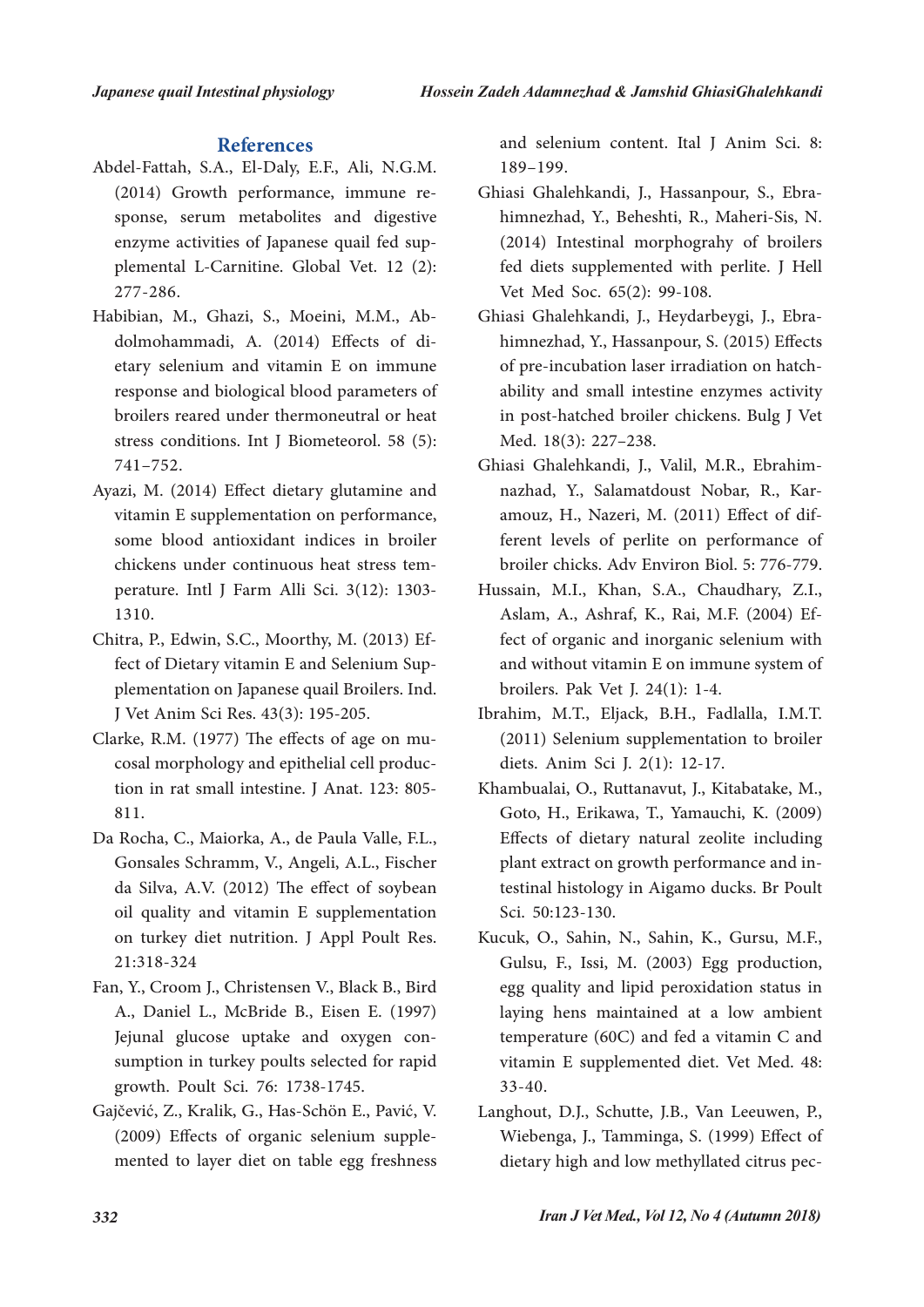tin on the activity of the ileal microflora and morphology of the small intestinal wall of broiler chickens. Br Poult Sci. 40: 340-347.

- Lilburn, M.S., Loeffler, S. (2015) Early intestinal growth and development in poultry. Poult Sci. 94(7): 1569–1576.
- NRC, (1994) National Research Council. National Requirement of Poultry. 9 Rev. ed., National Academy Press, Washinggton, DC.
- Olanrewaju, H.A., Thaxton, J.P., Dozier, W.A., Purswell, J., Roush, W.B., Branton, S.L. (2006) A review of lighting programs for broiler production. Intern J Poult Sci. 5: 301–308.
- Perić, L., Milošević, N., Žikić, D., Kanaćki, Z., Džinić, N., Nollet, L., Spring, P. (2009) Effect of selenium sources on performance and meat characteristics of broiler chickens. J Appl Poult Res. 18: 403–409.
- Rama Rao, S.V., Prakash, B., Narasimha Raju, M.V.L., Panda, A.K., Poonam, S., Murthy, O.K. (2013) Effect of Supplementing Organic Selenium on Performance, Carcass Traits, Oxidative Parameters and Immune Responses in Commercial Broiler Chickens. Asian -Aust J Anim Sci. 26(2): 247-252.
- Read-Snyder, J., Edens, F.W., Cantor, A.H., Pescatore, A.J., Pierce, J.L. (2009) Effect of dietary selenium on small intestine villus integrity in reovirus-challenged broilers. Int J Poult Sci. 8 (9): 829-835.
- Ruttanavut, J., Yamauchi, K., Goto, H., Erikawa, T. (2009) Effects of dietary bamboo charcoal powder including vinegar liquid on growth performance and histological intestinal change in aigamo ducks. Int J Poult Sci. 8: 229-236.
- Sahin, K., Kucuk, O. (2001) Effects of Vit. E and selenium on performance, digestibility of nutrients and carcass characteristics of Japanese quails reared under heat stress. J Ainm Physiol Anim Nutr. 85(11-12): 342-348.
- SAS Institute (2001) SAS State Software. SAS

Institute, Cary.

- Swain, B.K., Johri, T.S. (2000) Effect of supplementation of different combinations of different levels of selenium and vitamin E on relative weight of some organs and serum enzyme level in broilers. Indian J Poult Sci. 35: 66-69.
- Swain, B.K., Johri, T.S., Majumdar, S. (2000) Effect of supplementation of vitamin E, selenium and their different combinations on the performance and immune response of broilers. Br Poult Sci. 41: 287-292.
- Talebali, H., Farzinpour, A. (2006) Effect of different levels of perlite on performance of broiler chicks. Int J Poult Sci. 5: 432-435.
- Tayeb, I.T., Qader, G.K. (2012) Effect of feed supplementation of selenium and vitamin e on production performance and some hematological parameters of broiler. KSU J Nat Sci. 15(3): 46-56.
- Wideman, R.F., Rhoads, D.D., Erf, G.F., Anthony, N.B. (2013) Pulmonary arterial hypertension (ascites syndrome) in broilers: A Rev Poult Sci. 92: 64-83.
- Yadav, A., Kadam, S., Pachpande, A.M., Lambate, S.B., Lonkar, V.D., Maini, S., Ravikanth, K. (2010) Post hatch histo-morphological studies of small intestinal development in chicks fed with herbal early chick nutritional supplement. Int J Poult Sci. 9(9): 851-855.
- Yamauchi, K., Buwjoom, T., Koge, K., Ebashi, T. (2006) Histological intestinal recovery in chickens refed dietary sugar cane extract. Poult Sci. 85: 645-651.